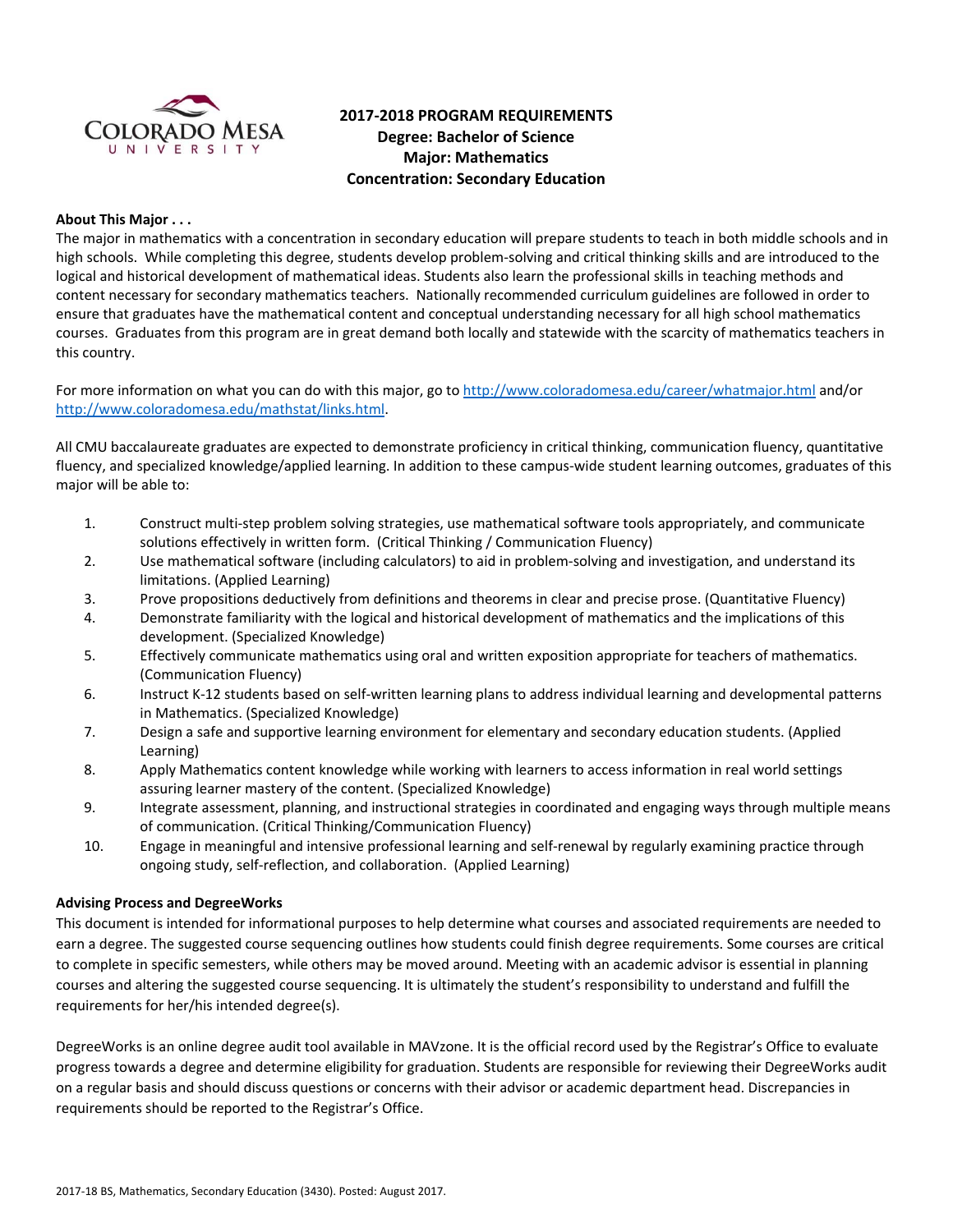### **Graduation Process**

Students must complete the following in the first two months of the semester prior to completing their degree requirements:

- Review their DegreeWorks audit and create a plan that outlines how unmet requirements will be met in the final semester.
- Meet with their advisor and modify their plan as needed. The advisor must approve the final plan.
- Submit the "Intent to Graduate" form to the Registrar's Office to officially declare the intended graduation date and commencement ceremony plans.
- Register for all needed courses and complete all requirements for each degree sought.

Submission deadlines and commencement details can be found at http://www.coloradomesa.edu/registrar/graduation.html.

If a student's petition for graduation is denied, it will be her/his responsibility to consult the Registrar's Office regarding next steps.

#### **INSTITUTIONAL DEGREE REQUIREMENTS**

The following institutional degree requirements apply to all CMU baccalaureate degrees. Specific programs may have different requirements that must be met in addition to institutional requirements.

- 120 semester hours minimum.
- Students must complete a minimum of 30 of the last 60 hours of credit at CMU, with at least 15 semester hours in major discipline courses numbered 300 or higher.
- 40 upper-division credits (an alternative credit limit applies to the Bachelor of Applied Science degree).
- 2.00 cumulative GPA or higher in all CMU coursework.
- A course may only be used to fulfill one requirement for each degree/certificate.
- No more than six semester hours of independent study courses can be used toward the degree.
- Non-traditional credit, such as advanced placement, credit by examination, credit for prior learning, cooperative education and internships, cannot exceed 30 semester credit hours for a baccalaureate degree; A maximum of 15 of the 30 credits may be for cooperative education, internships, and practica.
- Pre‐collegiate courses (usually numbered below 100) cannot be used for graduation.
- Capstone exit assessment/projects (e.g., Major Field Achievement Test) requirements are identified under Program‐Specific Degree Requirements.
- The Catalog Year determines which program sheet and degree requirements a student must fulfill in order to graduate. Visit with your advisor or academic department to determine which catalog year and program requirements you should follow.
- See "Requirements for Undergraduate Degrees and Certificates" in the catalog for a complete list of graduation requirements.

### **PROGRAM‐SPECIFIC DEGREE REQUIREMENTS**

- 2.80 cumulative GPA or higher in all CMU coursework.
- 2.80 cumulative GPA or higher in coursework toward the major content area.
- All EDUC prefix courses must be completed with a grade of "B" or better.
- Students must take the PRAXIS II exam in the content area prior to beginning the internship. Also, all other coursework toward the degree must be successfully completed prior to the internship.
- A grade of "C" or better must be earned in all required courses, unless otherwise stated.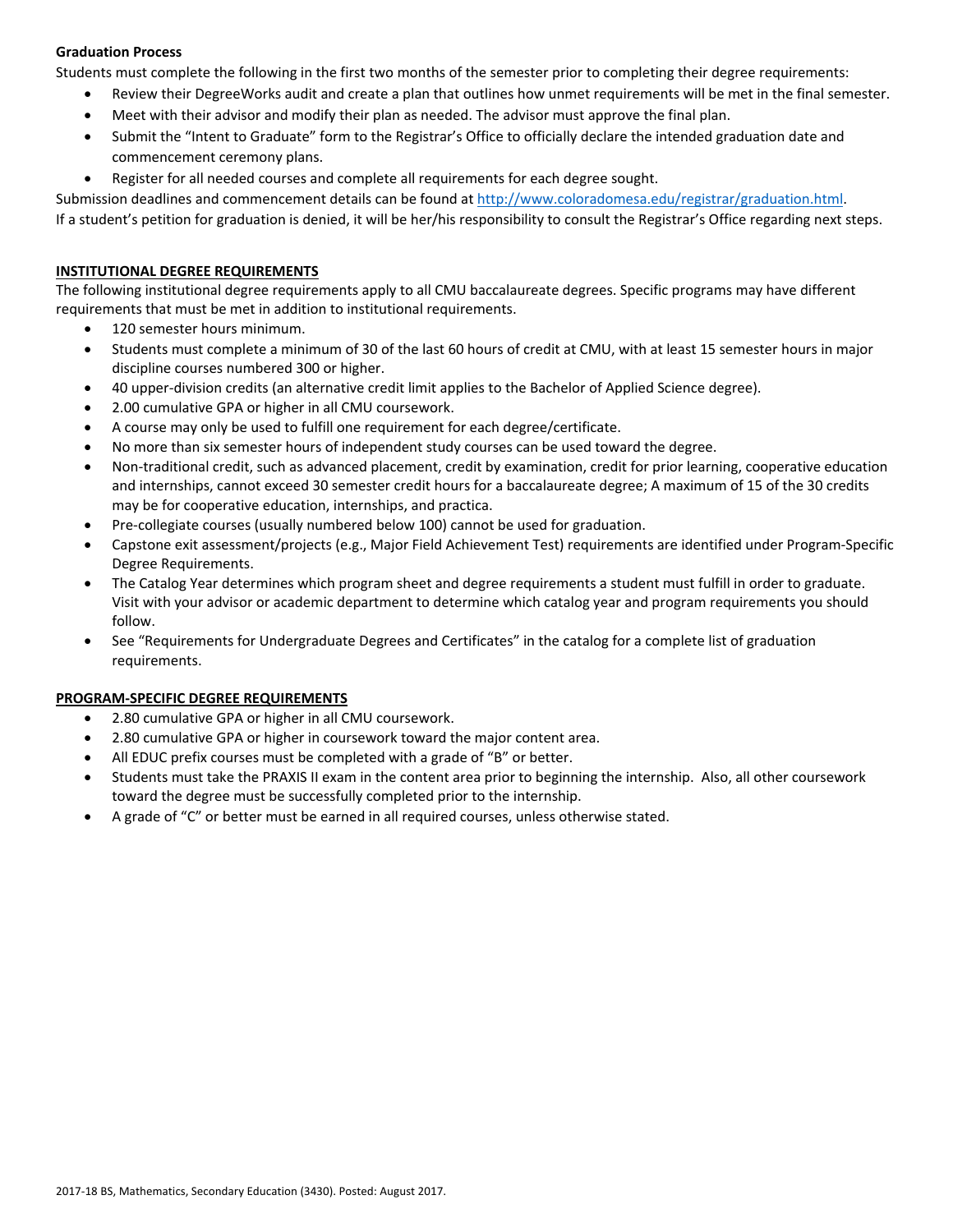### **ESSENTIAL LEARNING REQUIREMENTS** (31 semester hours)

See the current catalog for a list of courses that fulfill the requirements below. If a course is an Essential Learning option and a requirement for your major, you must use it to fulfill the major requirement and make a different selection for the Essential Learning requirement.

**English** (6 semester hours, must receive a grade of "B" or better and must be completed by the time the student has 60 semester hours.)

- $\Box$  ENGL 111 English Composition (3)
- ENGL 112 ‐ English Composition (3)

**Mathematics** (3 semester hours, must receive a grade of "C" or better, must be completed by the time the student has 60 semester hours.)

 MATH 119 ‐ Pre‐Calculus Mathematics (5) or higher 3 credits apply to the Essential Learning requirements and 2 credits apply to elective credit.

#### **Humanities** (3 semester hours)

 $\Box$  Select one Humanities course (3)

#### **Social and Behavioral Sciences** (6 semester hours)

- $\Box$  PSYC 233 Human Growth and Development (3) (must receive a grade of "B" or higher)
- $\square$  Select one Social and Behavioral Sciences course (3) GEOG 103 ‐ World Regional Geography (3) recommended

#### **Natural Sciences** (7 semester hours, one course must include a lab)

- $\Box$  Select one Natural Science course (3)
- $\Box$  Select one Natural Science course with a lab (4)

#### **History** (3 semester hours)

 $\Box$  Select one History course (3)

#### **Fine Arts** (3 semester hours)

 $\square$  Select one Fine Arts course (3)

### **OTHER LOWER‐DIVISION REQUIREMENTS**

#### **Wellness Requirement** (2 semester hours)

- $\Box$  KINE 100 Health and Wellness (1)
- $\Box$  Select one Activity course (1)

### **Essential Learning Capstone** (4 semester hours)

Essential Learning Capstone must be taken after completion of the Essential Learning English and Mathematics requirements, and when a student has earned between 45 and 75 hours.

- ESSL 290 ‐ Maverick Milestone (3)
- ESSL 200 ‐ Essential Speech (1)

#### **FOUNDATION COURSES** (8 semester hours)

- $\Box$  MATH 151 Calculus I (5)
- $\square$  STAT 200 Probability and Statistics (3)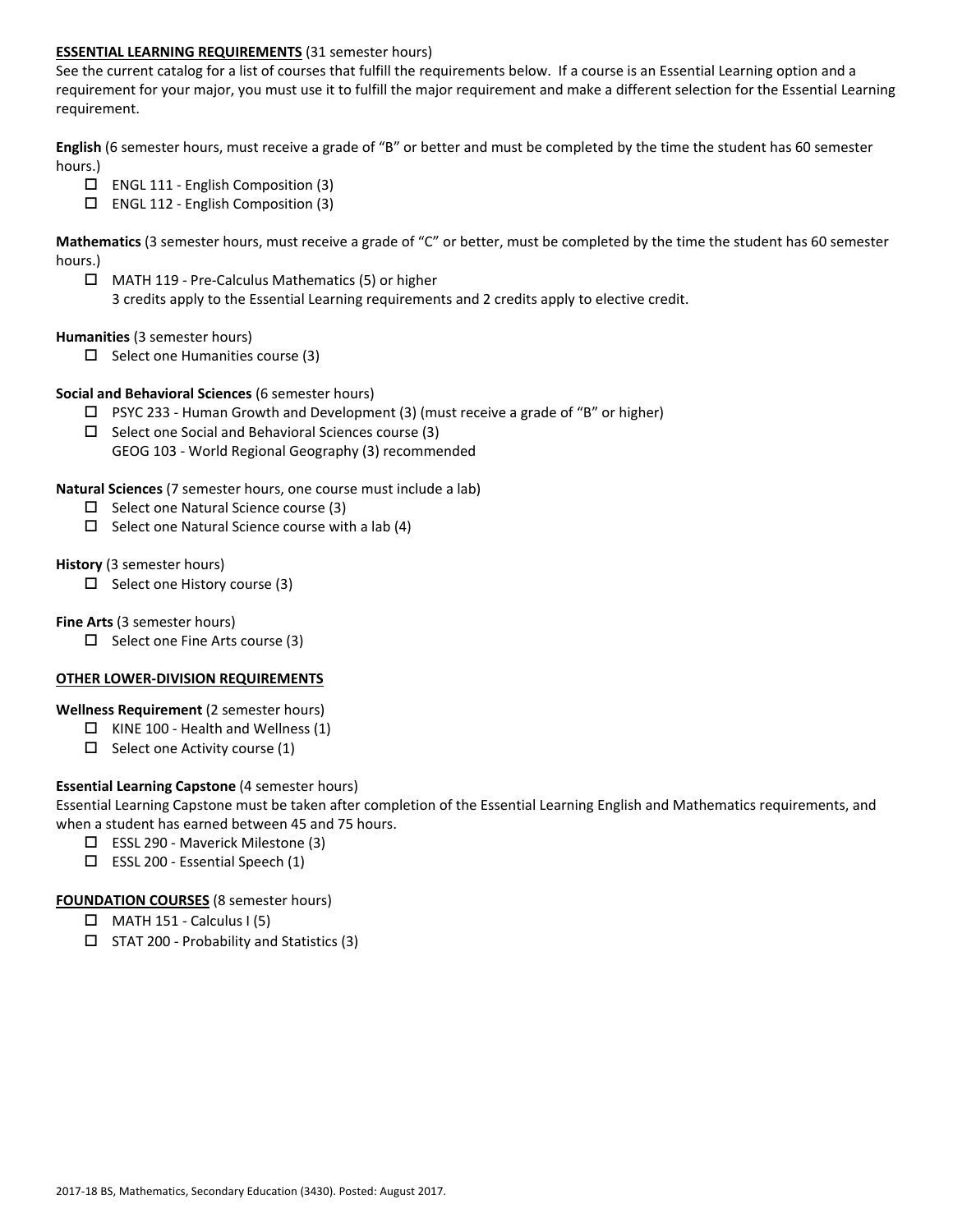**BS, MATHEMATICS SECONDARY EDUCATION REQUIREMENTS** (42 semester hours, must pass all courses with a grade of "C" or higher, excepting one "D", at most, which may be used in completing the major requirements.)

#### **Required Core Courses**

- MATH 150 ‐ Topics and Careers in Math (1)
- $\Box$  MATH 152 Calculus II (5)
- MATH 225 ‐ Computational Linear Algebra (2)
- $\Box$  MATH 240 Intro to Advanced Mathematics (4)
- $\Box$  MATH 253 Calculus III (4)
- MATH 325 ‐ Linear Algebra (3)
- $\Box$  One of the following courses: CSCI 111 ‐ CS1: Foundations of Computer Science (4) CSCI 110 ‐ Beginning Programming (3) with CSCI 110L ‐ Beginning Programming Laboratory (1)
- MATH 369 ‐ Discrete Structures I (3)
- MATH 380 ‐ History of Mathematics (3)
- MATH 386 ‐ Geometries (4)
- MATH 352 ‐ Advanced Calculus (3)
- $\Box$  One of the following courses: MATH 415 ‐ Abstract Algebra for Secondary Education (3) MATH 490 ‐ Abstract Algebra I (3)
- $\Box$  One of the following courses: MATH 310 ‐ Number Theory (3) MATH 365 ‐ Mathematical Modeling (3) STAT 311 ‐ Statistical Methods (3)

**GENERAL ELECTIVES** (All college level courses appearing on your final transcript, not listed above that will bring your total semester hours to 120 hours. 4 semester hours. MATH 340 is an option for students.)

| $\Box$ MATH 119 - Pre-Calculus Mathematics (2) |
|------------------------------------------------|
|                                                |
|                                                |
|                                                |
|                                                |

# **SECONDARY EDUCATION REQUIREMENTS** (29 semester hours)

Program Requirements: ENGL 111, ENGL 112, PSYC 233, EDUC 115 and 215 (all with a grade of B or better) and formal acceptance to the Teacher Education Program.

- $\square$  EDUC 115 What It Means to be an Educator (1) (8 field experience hours)
- $\square$  EDUC 215 Teaching as a Profession (1) (12 field experience hours)
- $\square$  EDUC 342 Pedagogy and Assessment: Secondary and K-12 (3) (20 field experience hours)
- EDUC 343 ‐ Teaching to Diversity (3) (20 field experience hours)
- EDUC 442 ‐ Integrating Literacy across the Curriculum: Secondary and K‐12 Art (3) (60 field experience hours)
- EDUC 475 ‐ Classroom Management (1)
- EDUC 497 Content Methodology Practicum (3) (80 field experience hours)
- EDUC 497C ‐ Methods of Teaching Secondary Mathematics (2)

This course is only offered in the fall semester. It may be taken with either the 300‐level or 400‐level EDUC courses but must be taken before the student teaching semester.

EDUC 499G ‐ Teaching Internship and Colloquia: Secondary (12) (600 field experience hours)

All EDUC prefix courses listed above must be completed with a grade of B or better to progress through the program sequence. EDUC 497C ‐ Methods of Teaching Secondary Mathematics is only offered in the fall semester. It may be taken with either the 300‐ level or 400‐level EDUC courses but must be taken before the student teaching (internship) semester.

Students must take the PRAXIS II exam in the content area prior to commencing the internship. Also, all other coursework toward the degree must be successfully completed prior to the internship.